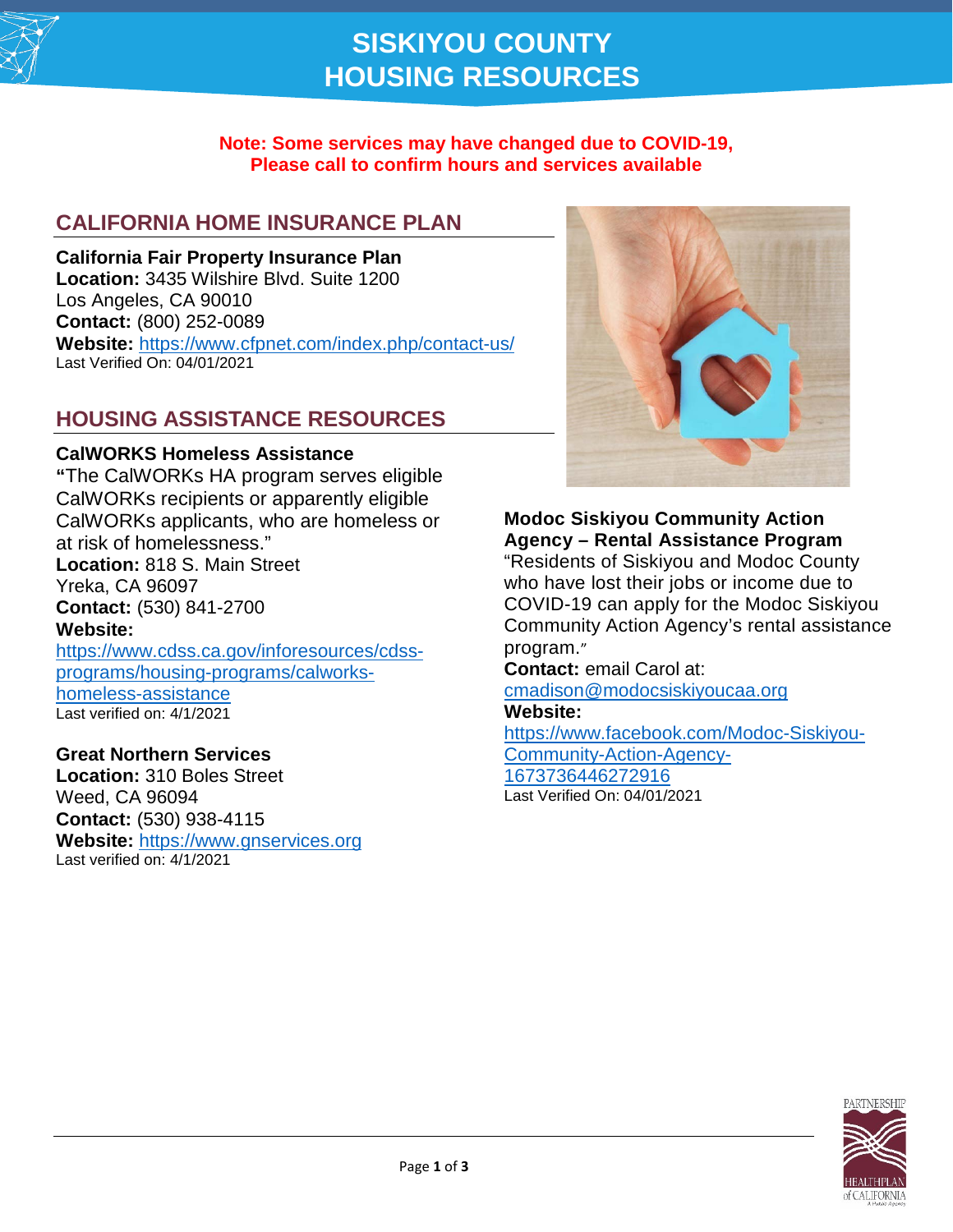

#### **Note: Some services may have changed due to COVID-19, Please call to confirm hours and services available**

# **HOMELESS SUPPORT HOTLINES**

#### **Miracle Messages Buddy Program**

"Miracle Friends**,** is a phone and text-based buddy system that matches trained volunteers with individuals experiencing homelessness for weekly phone calls and texts, to provide basic companionship and social support… Miracle Friends supports unhoused neighbors and formerly homeless senior citizens." **Hotline:** 1-800-MISS-YOU **Website:** [https://www.miraclemessages.org](https://www.miraclemessages.org/) Last Verified On: 04/02/2021

### **HOMELESS SUPPORT SERVICES**

#### **Miracle Messages Program**

"Miracle Messages provides reunion services for individuals experiencing homelessness. A person experiencing homelessness records a message to a loved one (or vice versa). Then, our network of volunteer "digital detectives" attempt to locate the loved one and deliver the message. To date, we've reunited 400+ families (average time separated: 15 years), with 15% of reunions resulting in stable housing and 80% in a positive outcome." **Hotline:** 1-800-MISS-YOU

**Website:** [https://www.miraclemessages.org](https://www.miraclemessages.org/) Last Verified On: 04/02/2021